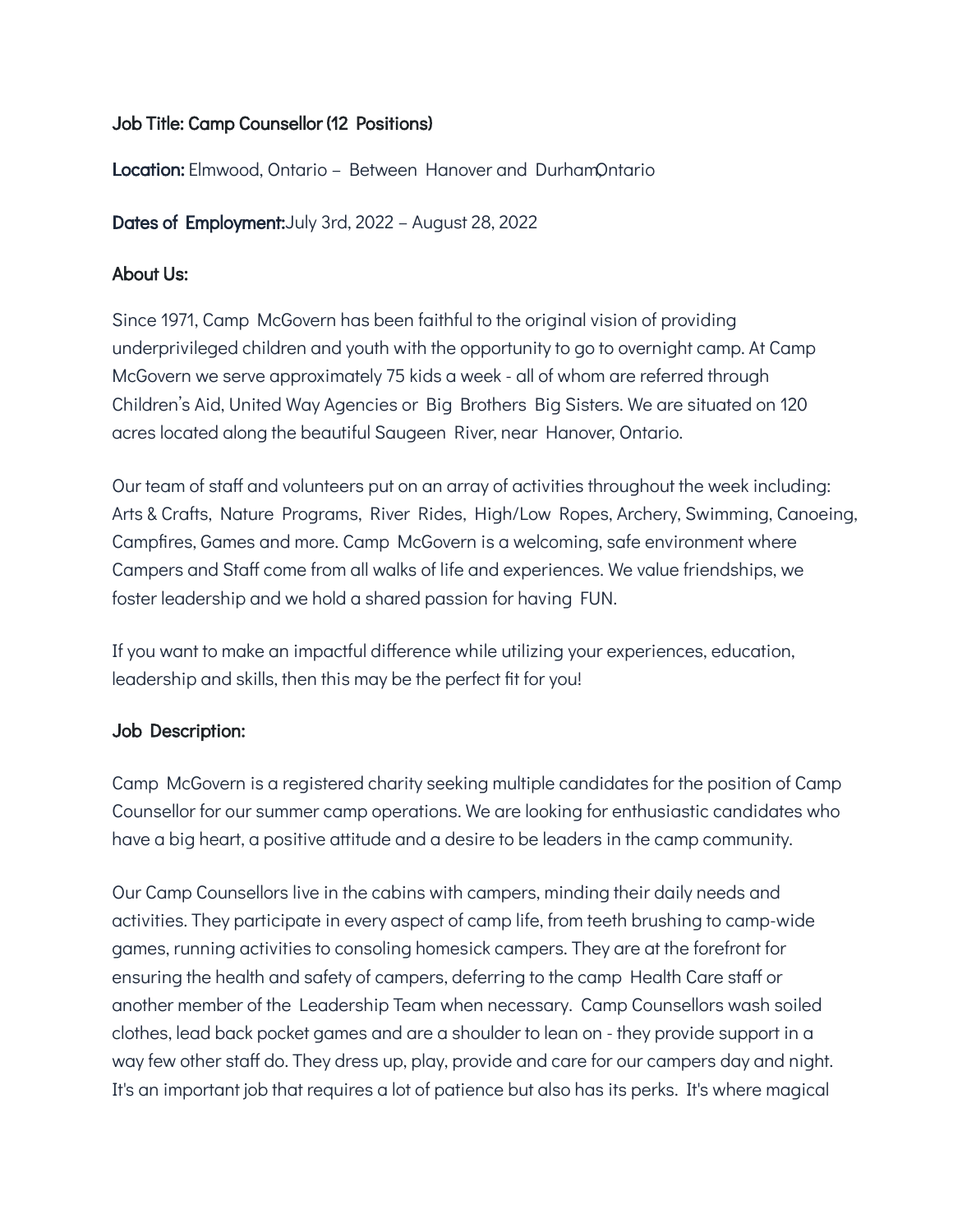memories are made, lifelong friendships are formed, and your contributions have a profound impact on others. Counsellors are the true superheroes in the eyes of campers.

Job Responsibilities: The Camp Counsellor acts in accordance with camp policies and guidelines as follows.

- Provide care for campers, ages 5-17, which includes supervision, security, safety, health, happiness, hygiene and emotional needs.
- Organize and lead a variety of small and large group activities each week. Activities may include: crafts, archery, low ropes, canoe/kayak, eco, theme days, campfire, campwide games, etc.
- Taking care of yourself, physically and emotionally so you can put children first.
- Be an enthusiastic, caring, positive role model each camper needs.
- Encourage camper participation in all activities and ensure they feel a sense of inclusion.
- Communicate with camp Leadership Staff about participant experiences and concerns.
- Help campers learn social skills through play and facilitation.
- Maintain responsibility for a safe, clean and organized cabin space.
- Assist in the operation of the camp program and camp wide activities.
- Complete weekly camper evaluations and other reports as required.
- Work collaboratively with a co-counsellor in your cabin.
- Listen and problem solve when issues arise with campers.

The best Camp Counsellors:

- Foster self-esteem, social skills, and respect for others.
- Uncover potential for personal growth in campers.
- Nurture mentoring, teamwork, and leadership development.
- Are focused on safety.
- Are empathetic to staff and campers who need an ear.
- Provide comfort and support when someone needs it.
- Are patient with campers who need more attention.
- Communicate well and seek help when needed.
- Are organized and keep accurate records.